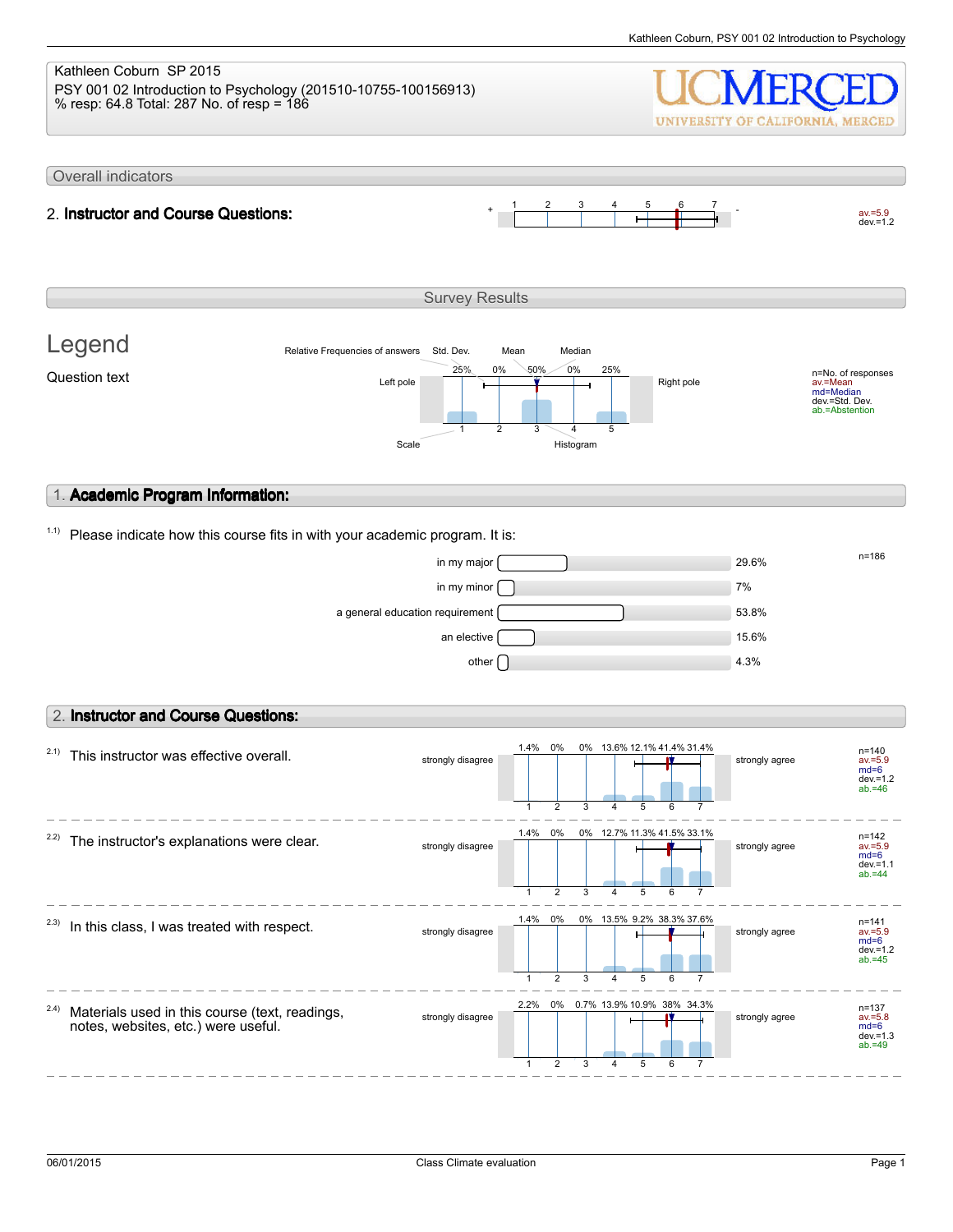| 2.5)<br>Assigned work was valuable to my learning.                          | strongly disagree | 0% 16.7% 8.3% 35.6% 37.9%<br>1.5%<br>0%<br>2                                      | strongly agree | $n = 132$<br>$av = 5.9$<br>$md=6$<br>$dev = 1.2$<br>$ab = 54$ |
|-----------------------------------------------------------------------------|-------------------|-----------------------------------------------------------------------------------|----------------|---------------------------------------------------------------|
| <sup>2.6)</sup> This class was well organized.                              | strongly disagree | 0%<br>0% 14.8% 7.4% 39.3% 37%<br>1.5%<br>$\overline{2}$<br>3<br>5<br>4            | strongly agree | $n = 135$<br>$av = 5.9$<br>$md=6$<br>$dev = 1.2$<br>$ab = 49$ |
| 2.7)<br>I knew what was expected of me in this class.                       | strongly disagree | 1.5%<br>0% 0.8% 15% 7.5% 39.1% 36.1%<br>4<br>5                                    | strongly agree | $n = 133$<br>$av = 5.9$<br>$md=6$<br>$dev = 1.2$<br>$ab = 52$ |
| 2.8)<br>The instructor was well prepared for class.                         | strongly disagree | 0% 14.8% 8.1% 43% 32.6%<br>1.5% 0%<br>1<br>2<br>3<br>4<br>5                       | strongly agree | n=135<br>$av = 5.9$<br>$md=6$<br>$dev = 1.2$<br>$ab = 50$     |
| 2.9)<br>There was sufficient time in class for questions<br>and discussion. | strongly disagree | 0% 0.8% 15.9% 9.1% 37.1% 35.6%<br>1.5%<br>1<br>$\overline{2}$<br>3<br>5<br>6<br>4 | strongly agree | $n = 132$<br>$av = 5.8$<br>$md=6$<br>$dev = 1.2$<br>$ab = 51$ |
| 2.10)<br>The instructor displayed enthusiasm for the<br>subject matter.     | strongly disagree | 1.5%<br>0% 0.7% 16.2% 7.4% 42.6% 31.6%<br>1<br>$\overline{2}$<br>3<br>5           | strongly agree | $n = 136$<br>$av = 5.8$<br>$md=6$<br>dev. $=1.2$<br>$ab = 49$ |
| <sup>2.11)</sup> Methods of evaluation in this course were fair.            | strongly disagree | 0% 16.4% 9.7% 37.3% 33.6%<br>3%<br>0%<br>$\overline{2}$                           | strongly agree | $n = 134$<br>$av = 5.8$<br>$md=6$<br>$dev = 1.3$<br>$ab = 51$ |
| <sup>2.12)</sup> Feedback on my work was valuable to my<br>learning.        | strongly disagree | 0%<br>0% 18.5% 7.7% 36.2% 35.4%<br>2.3%<br>5                                      | strongly agree | $n = 130$<br>$av = 5.8$<br>$md=6$<br>$dev = 1.3$<br>$ab = 55$ |
| $2.13)$ The instructor was available for consultation<br>outside class.     | strongly disagree | 1.4% U%<br>0% 12.9% 10% 40.7% 35%<br>2<br>3<br>1<br>4<br>5                        | strongly agree | n=140<br>$av = 5.9$<br>$md=6$<br>$dev = 1.2$<br>$ab = 45$     |
| <sup>2.14)</sup> I learned a great deal in this course.                     | strongly disagree | 1.4% 0% 0.7% 13.6% 8.6% 38.6% 37.1%                                               | strongly agree | $n = 140$<br>$av = 5.9$<br>$md=6$<br>$dev = 1.2$<br>$ab = 44$ |

1 2 3 4 5 6 7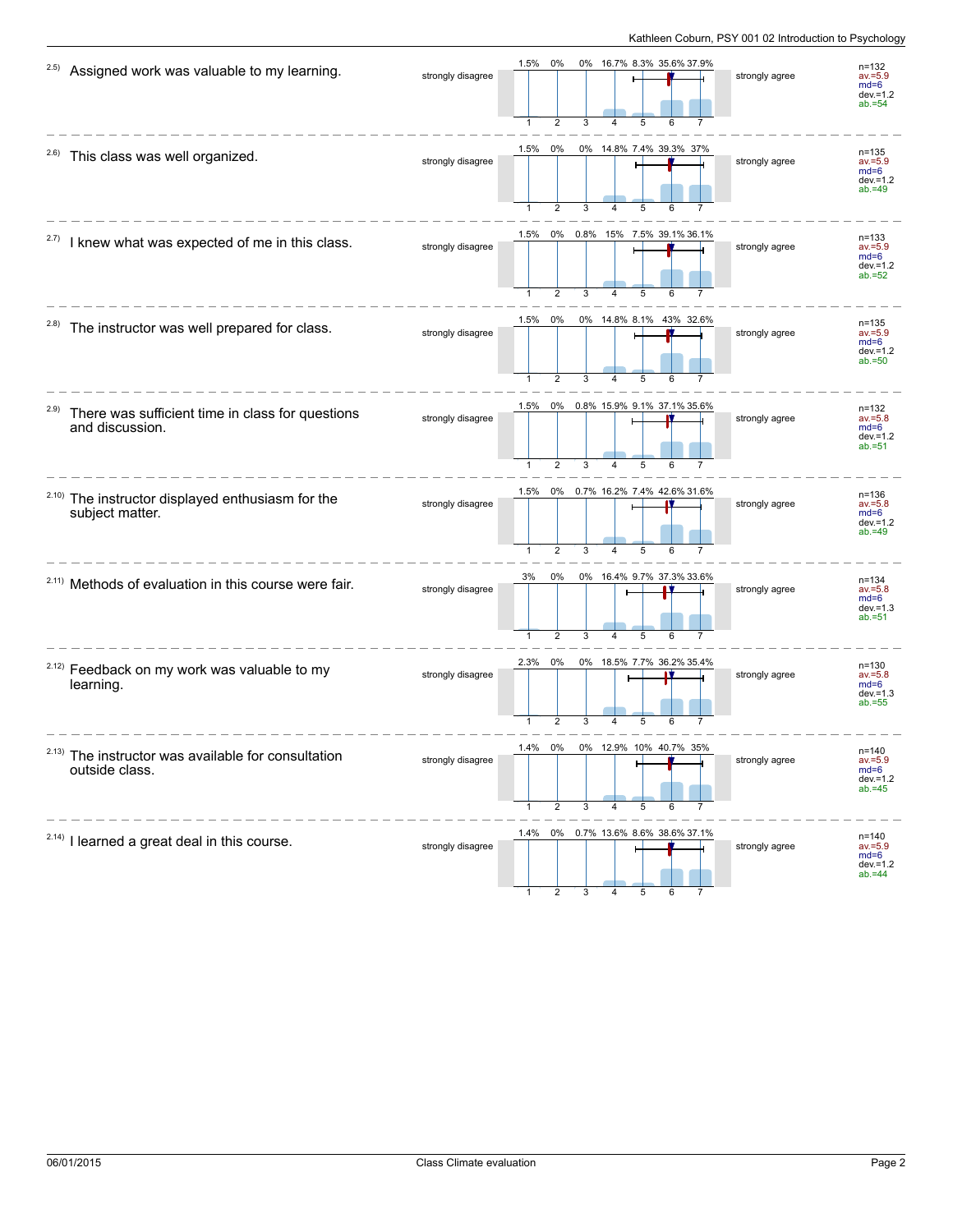## **Histogram for scaled questions**

## This instructor was effective overall.



Materials used in this course (text, readings, notes, websites, etc.) were useful.



I knew what was expected of me in this class.





32%

The instructor displayed enthusiasm for the subject

The instructor was available for consultation outside class.

16% 7%

25% n = 136





Assigned work was valuable to my learning.

The instructor's explanations were clear.



### The instructor was well prepared for class.



Methods of evaluation in this course were fair.



I learned a great deal in this course.



In this class, I was treated with respect.





15% 7% 3<mark>9%</mark> 37% strongly disagree strongly agree  $ax = 5.9$  $-$  dev. = 1.2  $25\%$  n = 135 50% 75% 100%

There was sufficient time in class for questions and discussion.



Feedback on my work was valuable to my learning.

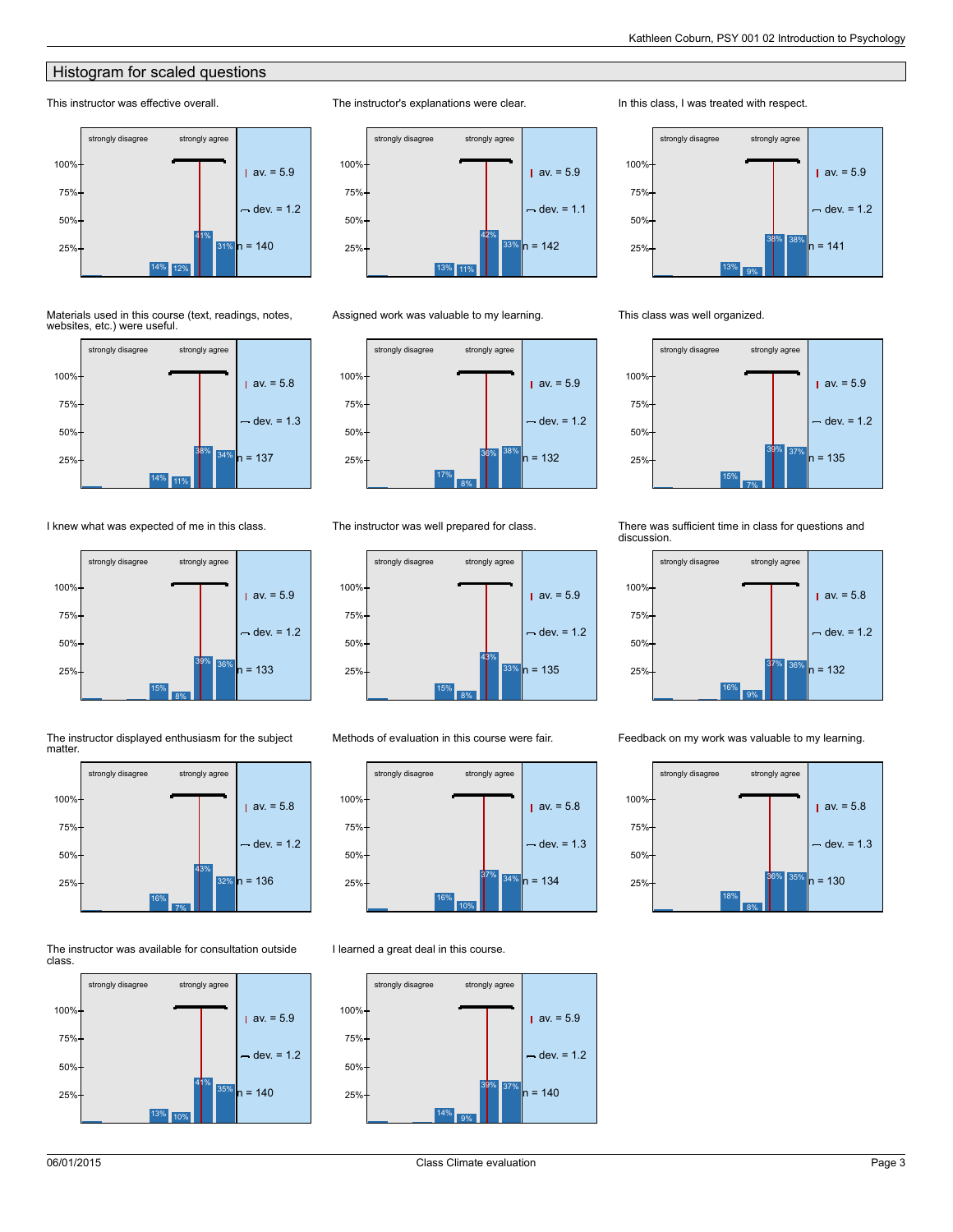n=140 av.=5.9 md=6.0 dev.=1.2

n=142 av.=5.9 md=6.0 dev.=1.1

n=141 av.=5.9 md=6.0 dev.=1.2

n=137 av.=5.8 md=6.0 dev.=1.3

n=132 av.=5.9 md=6.0 dev.=1.2

n=135 av.=5.9 md=6.0 dev.=1.2

n=133 av.=5.9 md=6.0 dev.=1.2

n=135 av.=5.9 md=6.0 dev.=1.2

n=132 av.=5.8 md=6.0 dev.=1.2

n=136 av.=5.8 md=6.0 dev.=1.2

n=134 av.=5.8 md=6.0 dev.=1.3

n=130 av.=5.8 md=6.0 dev.=1.3

n=140 av.=5.9 md=6.0 dev.=1.2

n=140 av.=5.9 md=6.0 dev.=1.2

# Profile

Name of the course: (Name of the survey)

Subunit: Subunit: Social Sciences, Humanities & Arts Name of the instructor: Kathleen Coburn PSY 001 02 Introduction to Psychology

Values used in the profile line: Mean

## 2. **Instructor and Course Questions:**

| 2.1) This instructor was effective overall. | strongly |
|---------------------------------------------|----------|
|                                             |          |

 $2.2)$  The instructor's explanations were clear.

- $2.3$  In this class, I was treated with respect.
- 2.4) Materials used in this course (text, readings, notes, websites, etc.) were useful.
- $2.5$ ) Assigned work was valuable to my learning.
- $2.6$ ) This class was well organized.
- $2.7$ ) I knew what was expected of me in this class.
- $2.8$ ) The instructor was well prepared for class.
- 2.9) There was sufficient time in class for questions and discussion.
- 2.10) The instructor displayed enthusiasm for the subject matter.
- $2.11)$  Methods of evaluation in this course were fair.
- 2.12) Feedback on my work was valuable to my learning.
- 2.13) The instructor was available for consultation outside class.
- $2.14$ ) I learned a great deal in this course.

| strongly<br>disagree |  |  | strongly agree |
|----------------------|--|--|----------------|
| strongly<br>disagree |  |  | strongly agree |
| strongly<br>disagree |  |  | strongly agree |
| strongly<br>disagree |  |  | strongly agree |
| strongly<br>disagree |  |  | strongly agree |
| strongly<br>disagree |  |  | strongly agree |
| strongly<br>disagree |  |  | strongly agree |
| strongly<br>disagree |  |  | strongly agree |
| strongly<br>disagree |  |  | strongly agree |
| strongly<br>disagree |  |  | strongly agree |
| strongly<br>disagree |  |  | strongly agree |
| strongly<br>disagree |  |  | strongly agree |
| strongly<br>disagree |  |  | strongly agree |
| strongly<br>disagree |  |  | strongly agree |
|                      |  |  |                |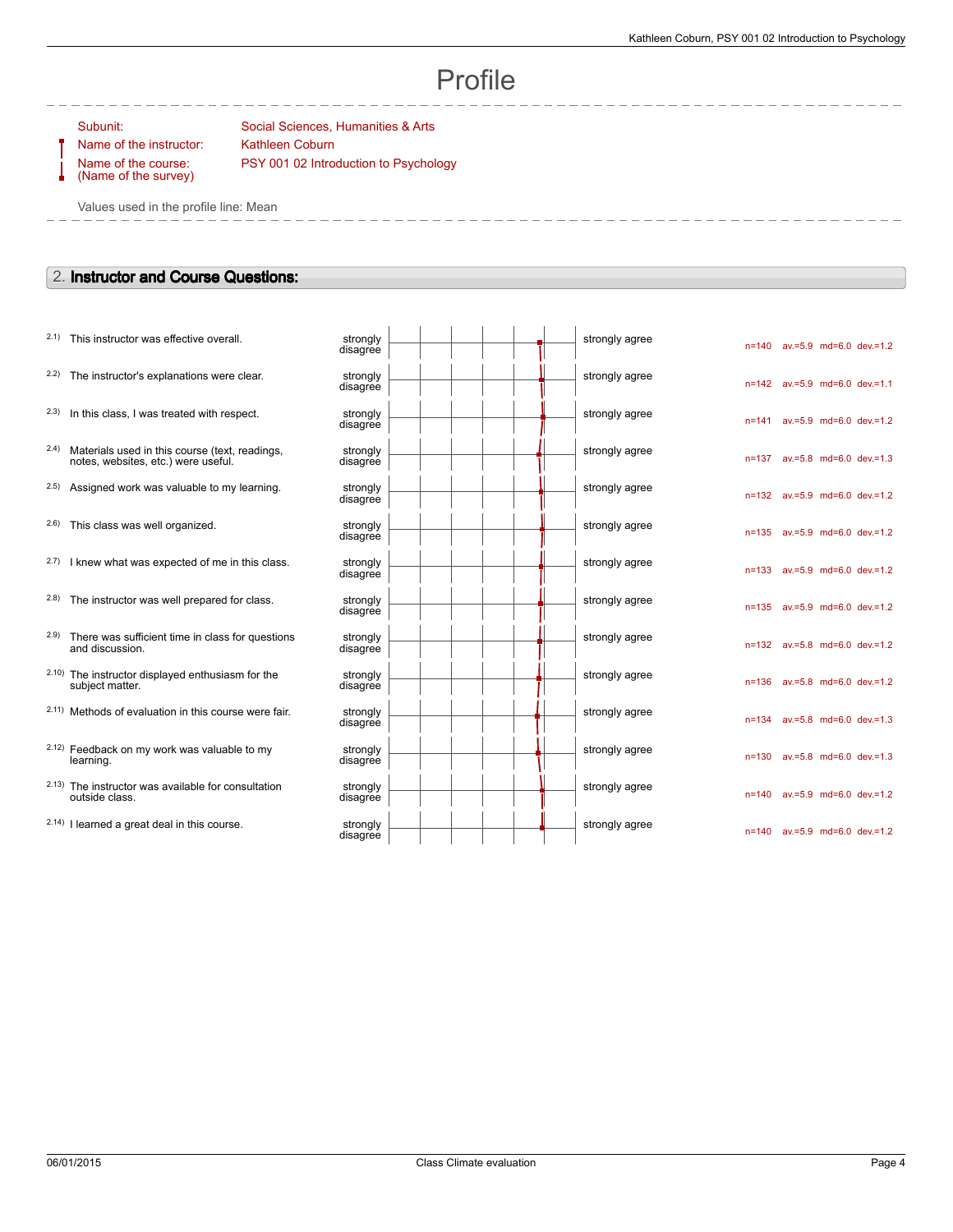------------------

|--|

-------------

 $\overline{\phantom{0}}$ 

Name of the course: (Name of the survey)

------------

Subunit: Social Sciences, Humanities & Arts Name of the instructor: Kathleen Coburn PSY 001 02 Introduction to Psychology

 $- - - - - -$ 

 $- - -$ 

2. **Instructor and Course Questions:** + -

av.=5.9 dev.=1.2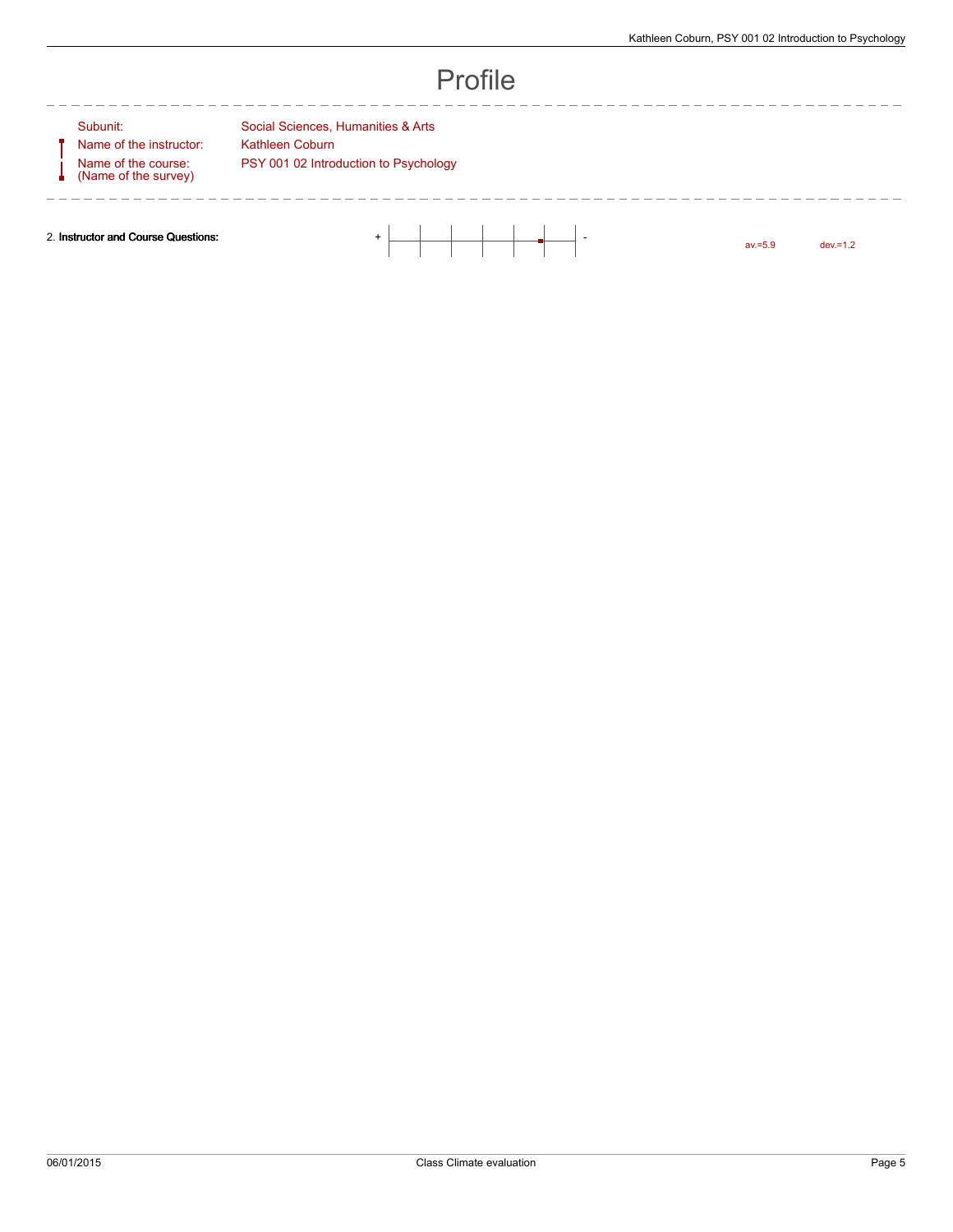## Comments Report

3. Open Response Questions:

- $3.1)$  What do you like most about the course and instructor?
- ?
- Course is interesting yet hard
- Did not know this TA at all. Was never around.
- Engaged in teaching the course
- Good proctor for test.
- Good speaker
- Grades the exams very fast and thoroughly!
- I cannot give clear input on this instructor due to the fact that I never really went to office hours for any of them.
- I I did not interact with this instructor
- I did not take the time to go into office hours, so I cannot give an effective evaluation.
- I didn't see her much so I can't comment.
- I don't even know you.
- I have no comment
- $\blacksquare$  I like that the course was very high energy.
- I liked how she gave review sessions and sent us the powerpoint through email and uploaded it to crops to look over it.
- I liked learning about the subject and the instructor was very enthusiastic about teaching.
- I liked that it was really easy to follow along and that the TAs would grade the exams fast.
- I liked that when she hosted the review session before an exam she was very nice. She welcomed questions in the middle of the session. I liked how her slides were organized, and I also liked that she provided possible questions that could be asked on the exam.
- I liked the power point that she made before the midterm. it really helped me study.
- I never got the chance to see how she worked and taught because she was only present for one or two review sessions
- I never got to talk to her
- $\blacksquare$  I never met her.
- I I only saw her on Midterms so idk
- I really liked how she would ask us questions so we would interact during the course.
- Instructor was very informative.
- $\blacksquare$  It was interesting. The instructor always seem willing to help.
- Kathleen Coburn seemed like she enjoyed teaching at the review session, which is great. Her explanations were clear and easy to understand. The session helped me out a lot for the 3rd midterm.
- $\blacksquare$  Kathleen is helpful and allowed me to borrow the textbook knowing my financial situation
- Knows topic well
- Learning new things about the way our Brian functions
- **Lectured well**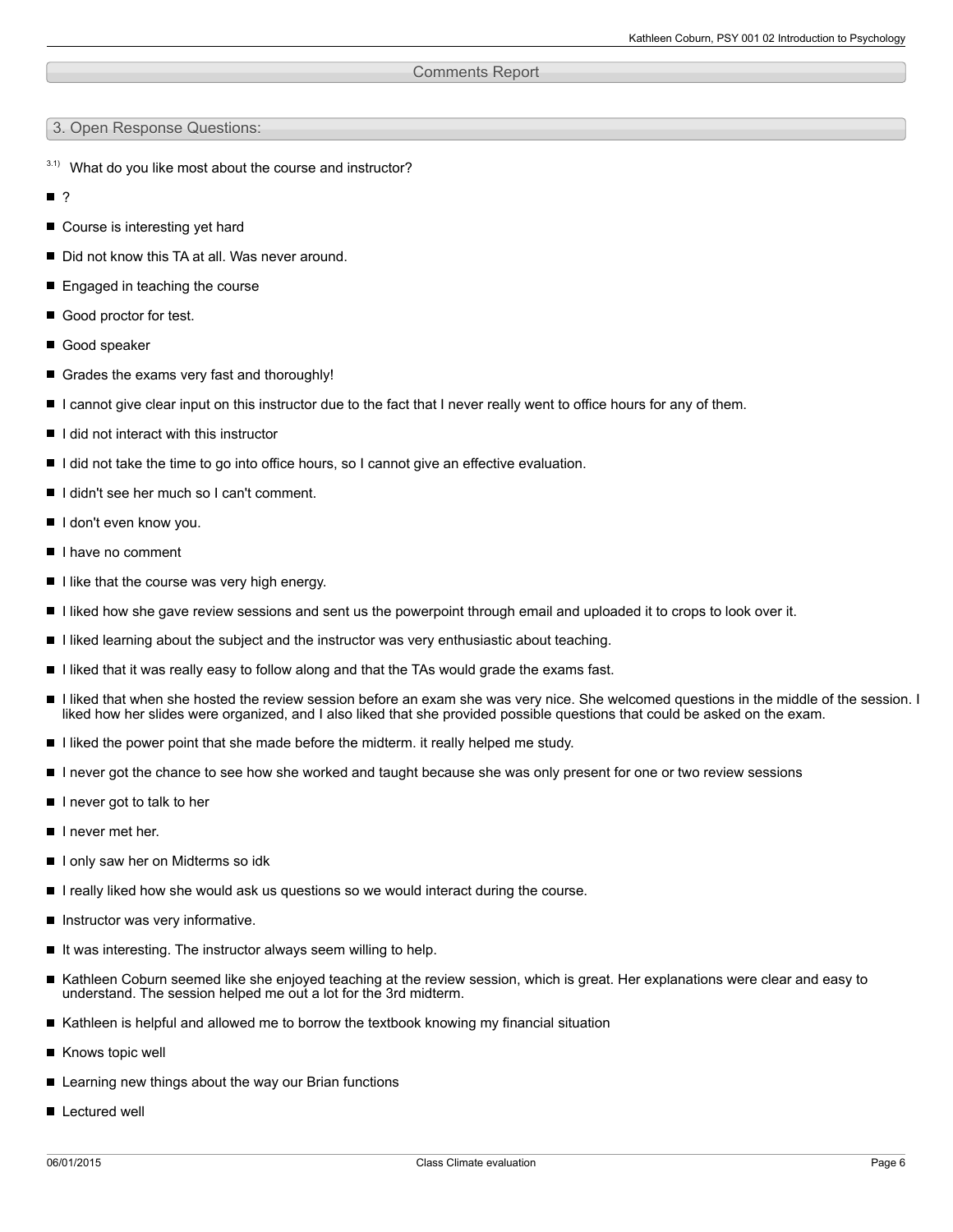- Material was pretty straight forward
- **Midterm instructions were clear.**
- N/A (6 Counts)
- N/a (2 Counts)
- na Na
- Never met her
- No comment
- **None**
- Psychology is my major so I had to take it
- Review session went very well. It better prepared me for the exam.
- She provided a review session before an exam.
- She seems like a very nice person
- She was awesome.
- She was cool and outgoing.
- She was helpful and willing to help when needed.
- She was helpful at office hours
- $\blacksquare$ She was very clear.
- The TA is helpful that's all I can say because he/she didn't really teach the course. I just got help for upcoming midterms.
- The TA was knowledgeable and clear.
- $\blacksquare$ The course had interesting material and the instructor taught the students well and prepared us for the tests with the help of study guides as well.
- The course was interesting and fun to take, which are it easy to concentrate and learn the material
- The course was really interesting and fun. The instructor was available in lectures and outside of class.
- The instructor was filled enthusiasm.
- $\blacksquare$  The instructor was very well prepared during review sessions.
- The instructors review session helped me understand the guideline of what to study right before the exam. I liked how the instructor was П open to questions and was able to leave plenty of time for them.
- The material and the way it was taught.  $\blacksquare$
- They are nice
- They are very helpful.
- They liked teaching
- Very flexible with hours
- Very helpful
- Very helpful whenever I had any questions.
- Way in which the course is both explained and clarified. As well as the visual examples presented in class.
- Well I like the course because it has to do with my major but I also like the instructor because it felt like he had a lot of knowledge on the subject and knew what he was talking about.
- Well taught, interesting.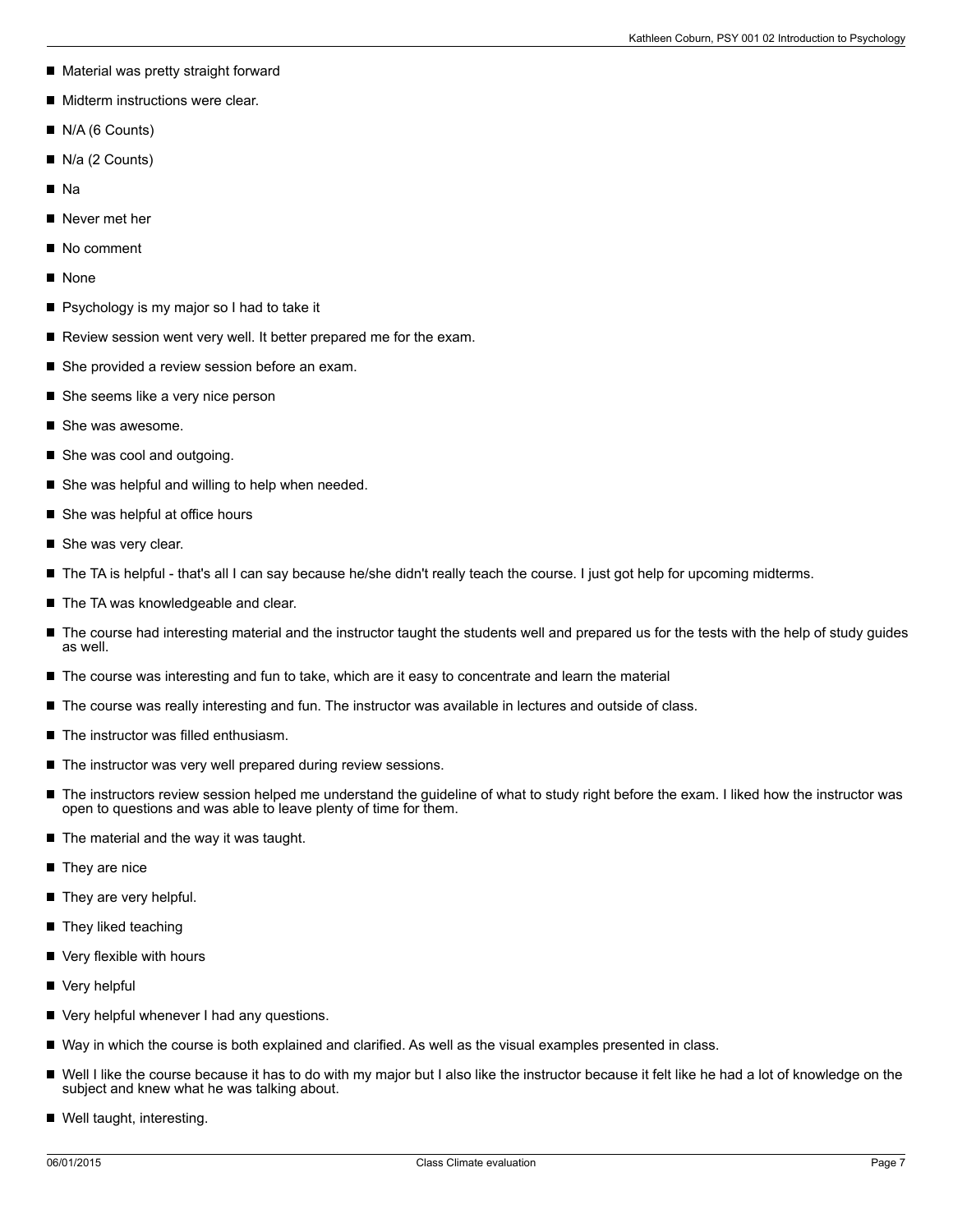- What I liked most about the course was the information of psychology. It opened my eyes to new issues and information that I was not aware of before and it made me more enthusiastic about the working of the minds of humans. The instructor is remarkable. She is kindhearted,warm-hearted, and overall a good instructor.
- $\blacksquare$ everything was great and had very interesting subjects to learn about.
- great help
- havent interacted with them personally
- if during lecture, practice question that could be in the exam would be discuss in class
- it was fun  $\blacksquare$
- love Dr. avilla TA's not much help
- n/a (2 Counts)
- nothing
- she did a review session for us before the exam
- she was nice
- she was very good to talk about the review on each before each exam
- shes so chill
- П the intructor seems very organized.
- very cool and stuff
- very educated and organized
- very engaging
- very helpful in making sure the material in the course was understood
- well i really didn't go to this TA's office hours as i felt that they wouldn't be helpful because there are like 3 other TA's so it was difficult to find the right TA to help me
- $3.2$ ) What could the instructor do to improve the course, if anything?
- A thing that the instructor could do to improve the course is to be more confident. Do not be so timid in what you do. You have more knowledge about psychology than any of the students taking the introduction course of psychology. Being more confident will increase the amount of respect you will likely receive from the students. But do not go to extreme. Your timidness that is not an unhealthy amount, allows you to be more approachable.
- $\blacksquare$ Be around more.
- Be more involved
- Be more involved.
- Did not know this TA at all. Was never around.
- Everything is fine the way it is.
- Her speaking ability. In some cases i had trouble hearing what she said.
- I cannot give clear input on this instructor due to the fact that I never really went to office hours for any of them.
- I don't think that she needs to improve in anything.
- I have no comment
- I I only saw her on Midterms so idk
- I think the instructor could be more helpful by being present within the class, explaining ideas of psychology in which she specializes in.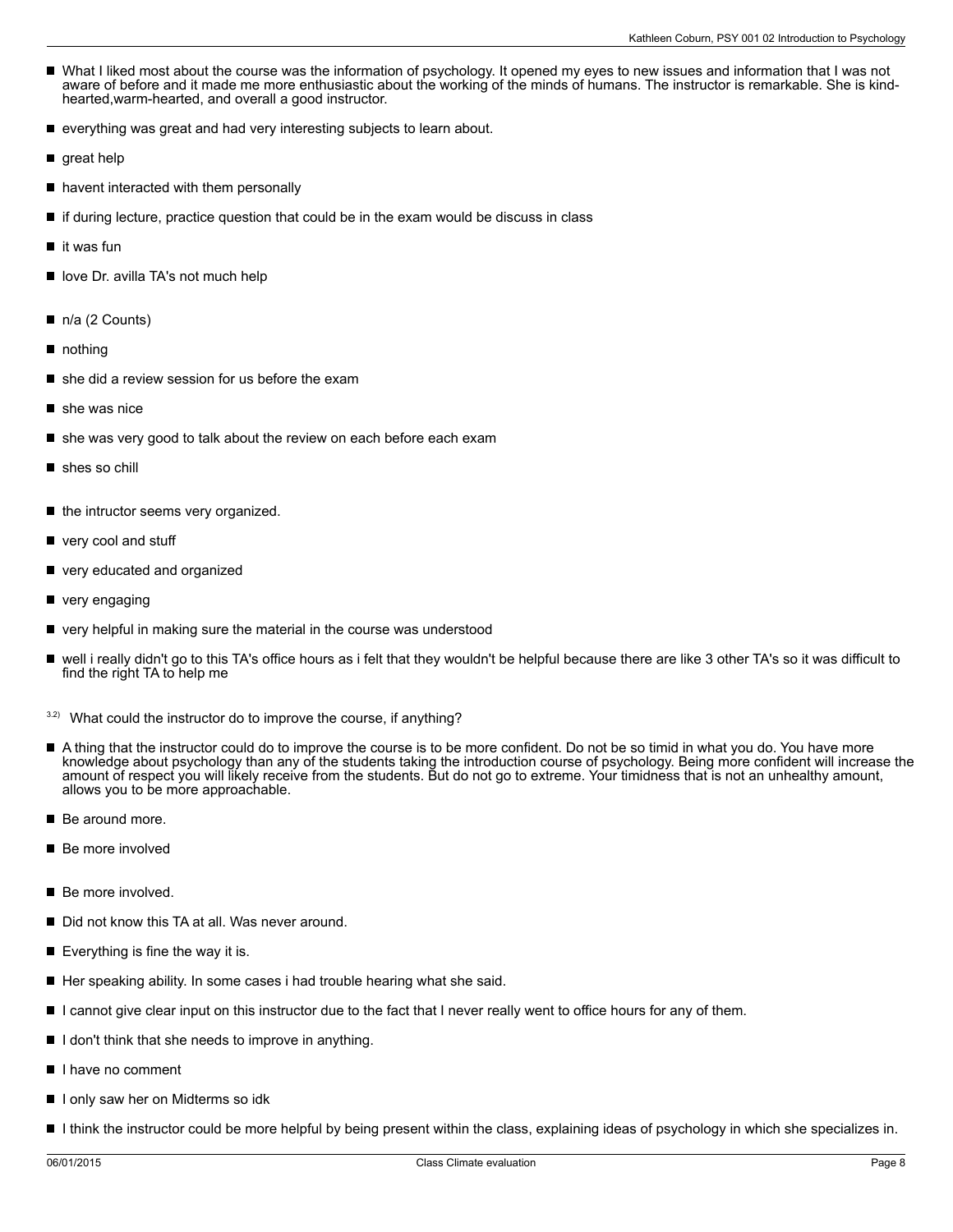Also to announce any available SONA experiments and extra office hours.

- $\blacksquare$ I would have to say maybe adding an extra day for the class a week and making the lecture a bit shorter would be ideal. Its difficult to sit down two hours and pay attention without any distractions.
- If Just keep on giving the review sessions and think of maybe giving them during the actual psychology lecture and not after the class in done.
- Make the course a little more enjoyable. Offer help to students more often
- **More review sections.**
- N/A (8 Counts)
- $N/A$
- N/a (3 Counts)
- NA
- NOne
- na Na
- Never met her
- Never really saw them
- No comment
- No improvements
- No suggestions for improvement I think its good as is.
- None (4 Counts)
- Not make the class based on test only give other assignments and give homework assignments as well
- Not walk around so much.
- Nothing
- Nothing needs to be improved.
- Nothing, she knew her stuff
- Nothing, the instructor was nice and helpful.
- **Nothing.**
- Participate more in the lectures themselves.
- Please hold more review sessions.
- Say hoe important the reading is for your grade
- Should slow down during review sessions, and be louder and more clear when presenting information.
- Show yourself more.
- The TAs could be more active in class.
- The course was fine the way it was. П
- The instructor could offer quizzes or homework assignments that would help with a student's grade.
- The professor should continue doing what has been done this semester
- $\blacksquare$  There is really nothing to be improved.
- Use clickers during class time
- Volunteer allowance more acceptable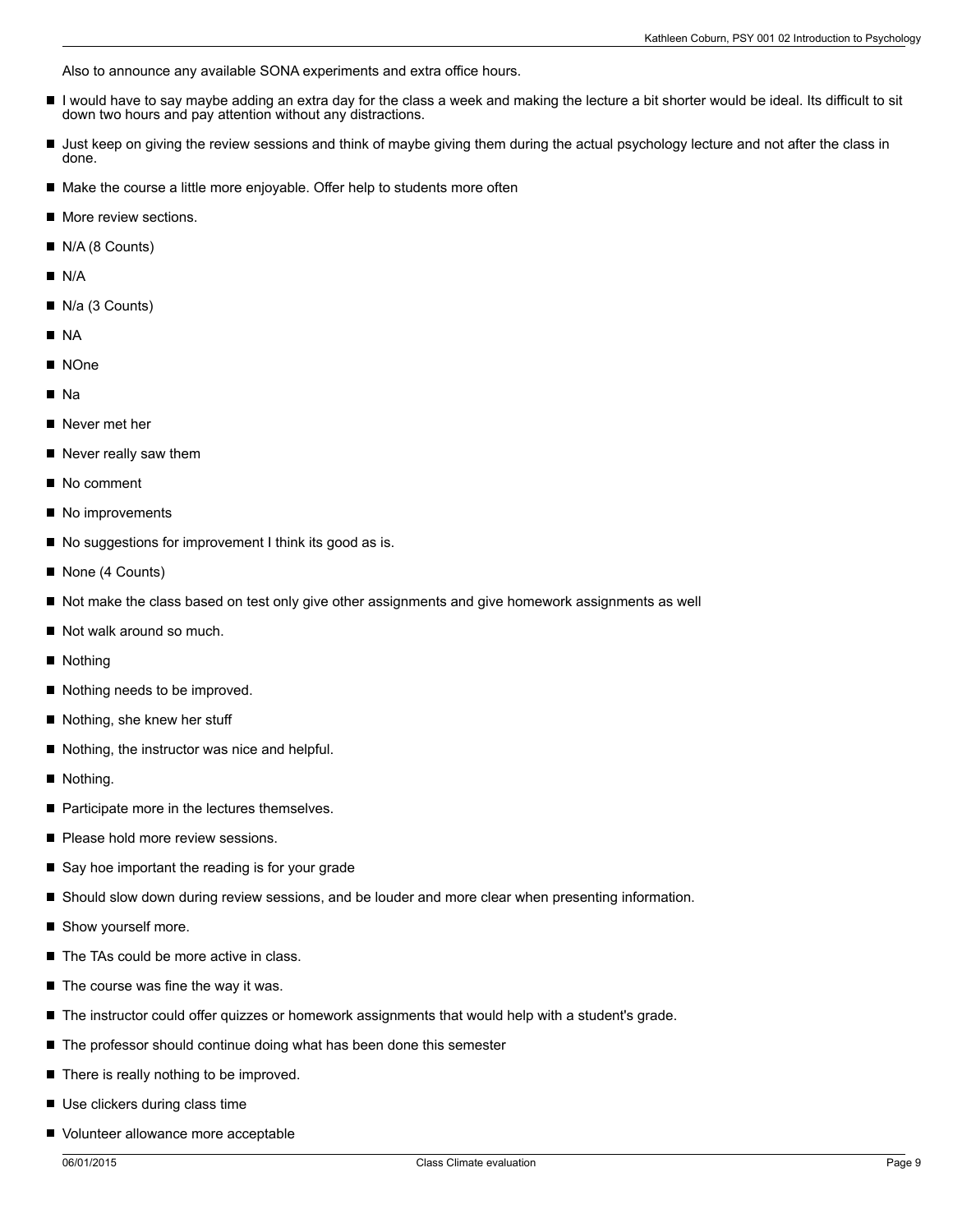- Write study guides for the exams.
- **D** bring in more information and more examples.
- have the TA's more present throughout the course
- havent interacted with them personally
- help avilla
- $\blacksquare$  i dont know
- interact with the audience П
- more examples  $\blacksquare$
- $n/a$
- $n/a$
- none (3 Counts)
- nothing (3 Counts) П
- nothing everything is great.
- nothing really
- provide more study sessions
- $\blacksquare$  there were very few times where we were able to interact
- 3.3) Other comments or suggestions.
- $\blacksquare$  i really like it
- Be even better than what you are now. There is always room for improvement. You did a great job this semester.
- Could be better
- I I did not know we had TAs
- $\blacksquare$  I didn't witness their involvement in this course.
- I have not had the pleasure of learning personally from the TAs, but seeing as how well the class is run, I can assume that they are doing a fantastic job
- I I haven't used any of the TA's in this course.
- I only saw her on Midterms so idk
- If there is going to be an evaluation for her, she should be around more.
- $\blacksquare$  Keep up the great work.
- N/A (11 Counts)
- N/a (2 Counts)
- NA (2 Counts)
- Na
- Never met in person
- No (2 Counts)
- None (5 Counts)
- None.